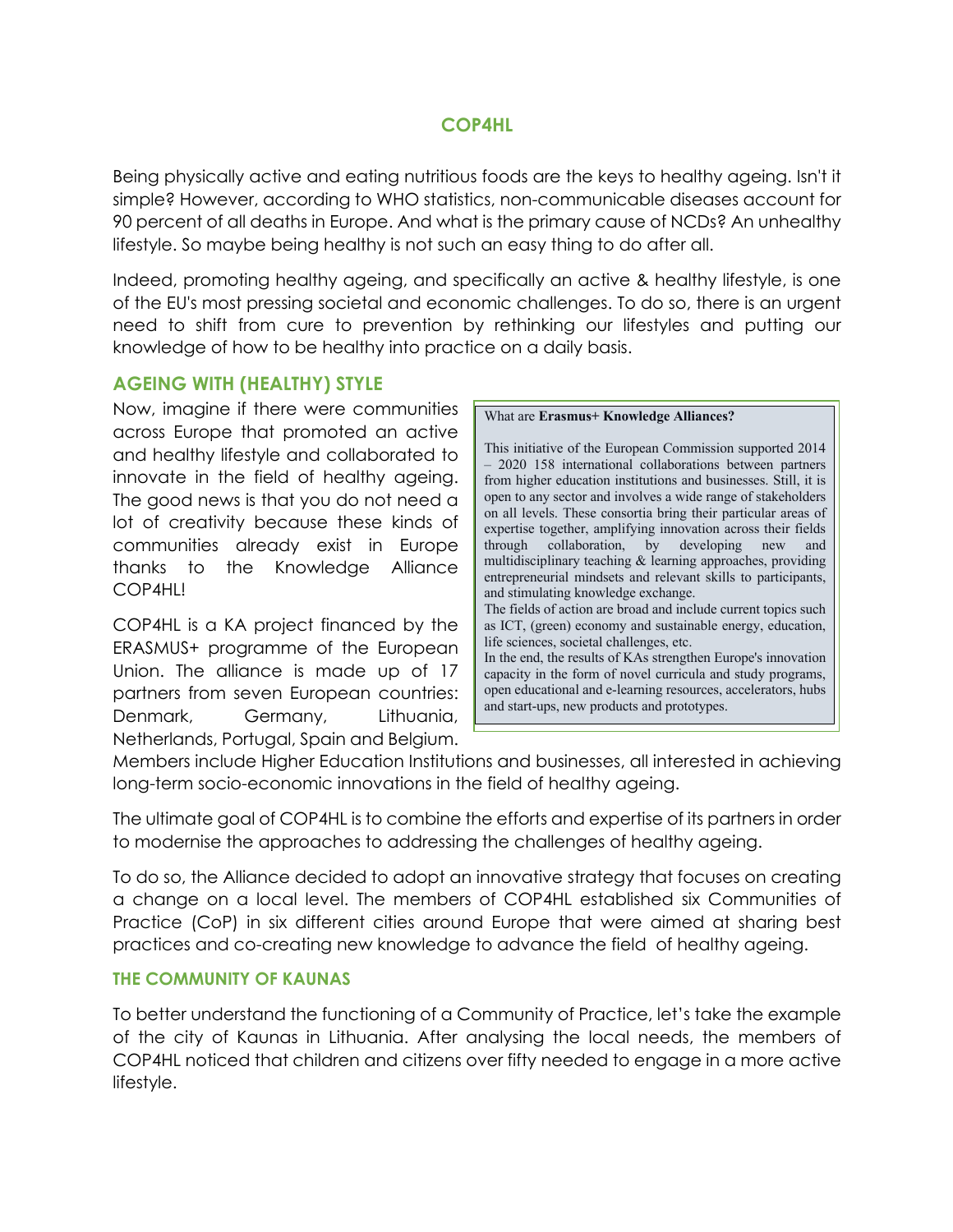By putting together HEIs, local schools, sport institutes and qualified fitness instructors, the CoP of Kaunas managed to offer free sports activities to children and adults both live and online, to organise seminars and discussions on healthy lifestyles and to finally improve the quality of life of the habitants of the region.

#### **FROM THE LOCAL TO THE EUROPEAN LEVEL**

Through the different local Communities of Practice around Europe, the COP4HL Knowledge Alliance managed to engage 13 higher education institutes, 30 businesses, and 70 public authorities to create community-based interventions towards a more healthy and active lifestyle of European citizens.

In addition, the alliance was able to reach and raise awareness among more than 650 students related to the project and the different local COP. This resulted in a total outreach to over 520.000 citizens, either via different social media or directly through door-to-door visits, workshops and activities.

To ensure the sustainability and the spread of its important outcomes, the Alliance developed "Yanuz", a Social Innovation Learning Space where anyone can find tools, guiding principles, and field-tested practices for developing innovative solutions to today's complex societal challenges. Yanuz's goal is to build a community where everyone can share their knowledge and find partners to help them make a difference.

COP4HL also developed several resources that can be freely used by everyone who wishes to address this important issue. One example could be the "Healthy lifestyle education module" created to raise awareness among students about healthy ageing.

Because of the impact of its Communities of Practice, the developed resources, and the large number of citizens reached by this project, COP4HL is unquestionably a successful Alliance that can be a leader in the transition to a healthy lifestyle in Europe. Its remarkable results will undoubtedly inspire other communities in Europe to embark on the path of positive social change.

**For further information on the Alliance, please consult the following link:** COP5HL official website: https://cop4hl.eu/

# **Questions to the Project Coordinators (Johan & Chris)**

## How (and in what moment of your lives) did you develop the idea for COP4HL?

Apparently, it was a bright moment in our professional lives when we developed COP4HL. We wanted to combine knowledge, expertise and insights from earlier projects in COP4HL. The main goal was to find a solution for the fact that many approaches focusing on promoting a healthy lifestyle lack implementation and consequently have a small or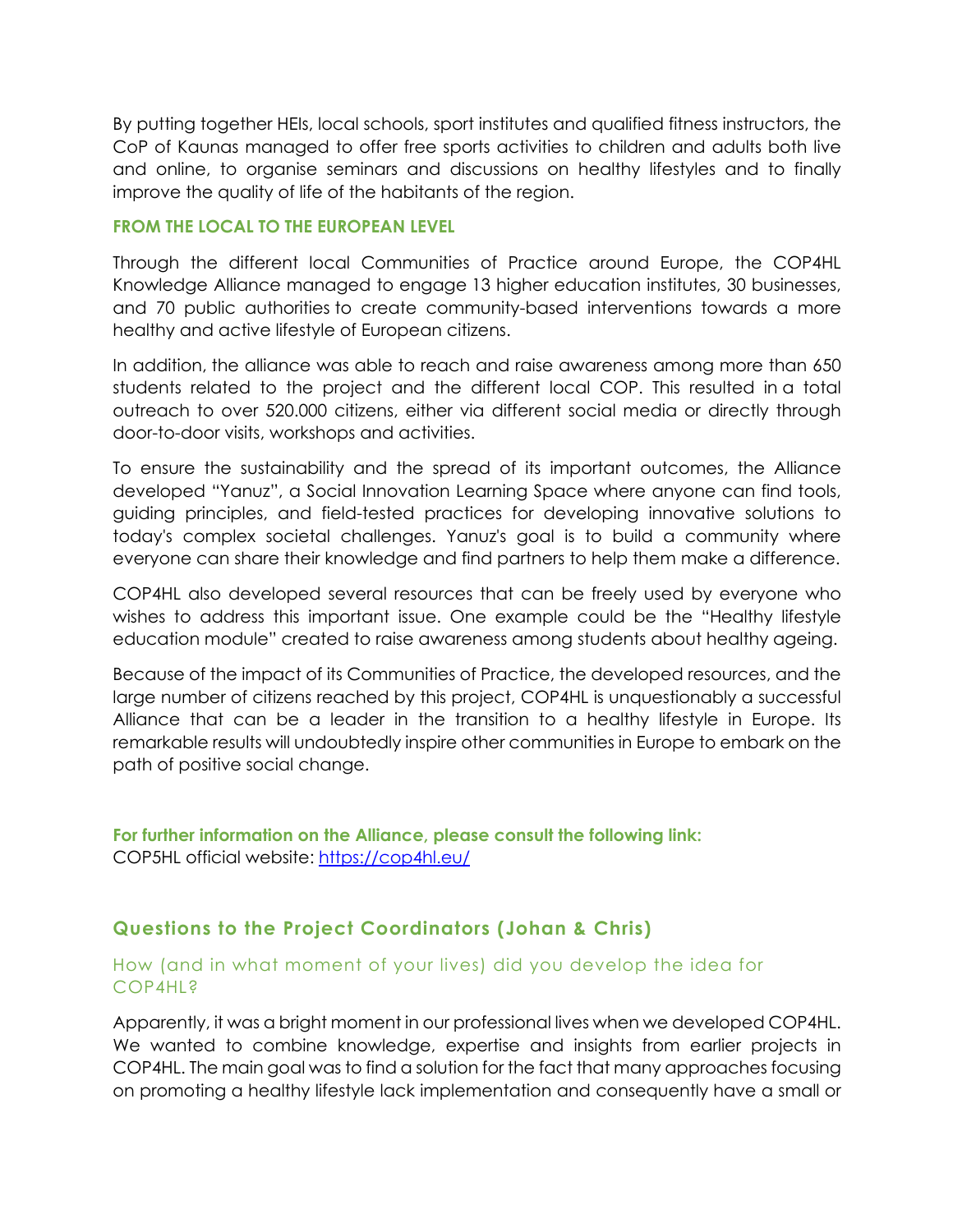no impact. Our "bright" idea was to focus more on cooperation, learning and social innovation process to stimulate local engagement between different stakeholders and sectors in striving for a healthy lifestyle. From the start, higher education institutes, businesses, local governments and other stakeholders were very interested in this innovative concept, which ultimately paid off.

#### What was one of the most challenging moments of COP4HL?

There were two main challenging moments in COP4HL. The first moment was at the end of the first year of the project period. In COP4HL, setting up Communities of Practices around different healthy lifestyle related topics was made central. Setting up and running a local Community of Practice is something completely different to running a traditional project. Issues like shared decision making together with stakeholders, distribution of power, emergence, not knowing what the exact project results would be etc. were new experiences for almost all of us. At the end of year one, we started to really understand and feel what it actually meant to form a community of practice in which learning together about a certain topic is the main goal.

The second challenge was the rise of the Covid-19 pandemic. In March 2020, we had a very important consortium meeting planned in Spain. After evaluating the status in all participating EU countries together with institutional policies we had to decide to cancel this meeting. In COP4HL this was an even more difficult call, since many partners were higher education institutes, businesses, non-profit organisations active in the field of public health. Therefore, for many reasons we had to reorganise our last project year because of Covid-19. Despite this, we still had a great last year due to the flexibility and understanding of all partners. Organising our first online final event because of Covid-19 was also challenging, but proved very much worthwhile with 297 registrations from 30 countries across 6 continents.

# From your point of view, how is the project contributing to the beneficiaries' real lives and activities? Could you provide examples?

COP4HL brought different types of organisations together, sometimes for the first time, despite often operating in the same field, in the same city or region already. For instance, in Kaunas (Lithuania), cooperation between different stakeholders and sectors regarding the topic of a healthy lifestyle was rare and uncommon. Due to the development of a Community of Practice, this cooperation started and is becoming more and more a regular pattern. In the Netherlands, we started in the Europapark neighbourhood in Groningen, with our partner the Municipality of Groningen. The lessons learned there in COP4HL, we later applied in other neighbourhoods in the municipality, and even in different municipalities. Since the project finished in January 2021, the activities have not stopped. In Malaga (Spain), the cooperation between the university, municipality and many businesses, that was started because of COP4HL, is continuing after the end date of the project. Many new activities are still carried out under the umbrella of COP4HL, also online. Such as those via the developed Yanuz.eu platform, which is also being used